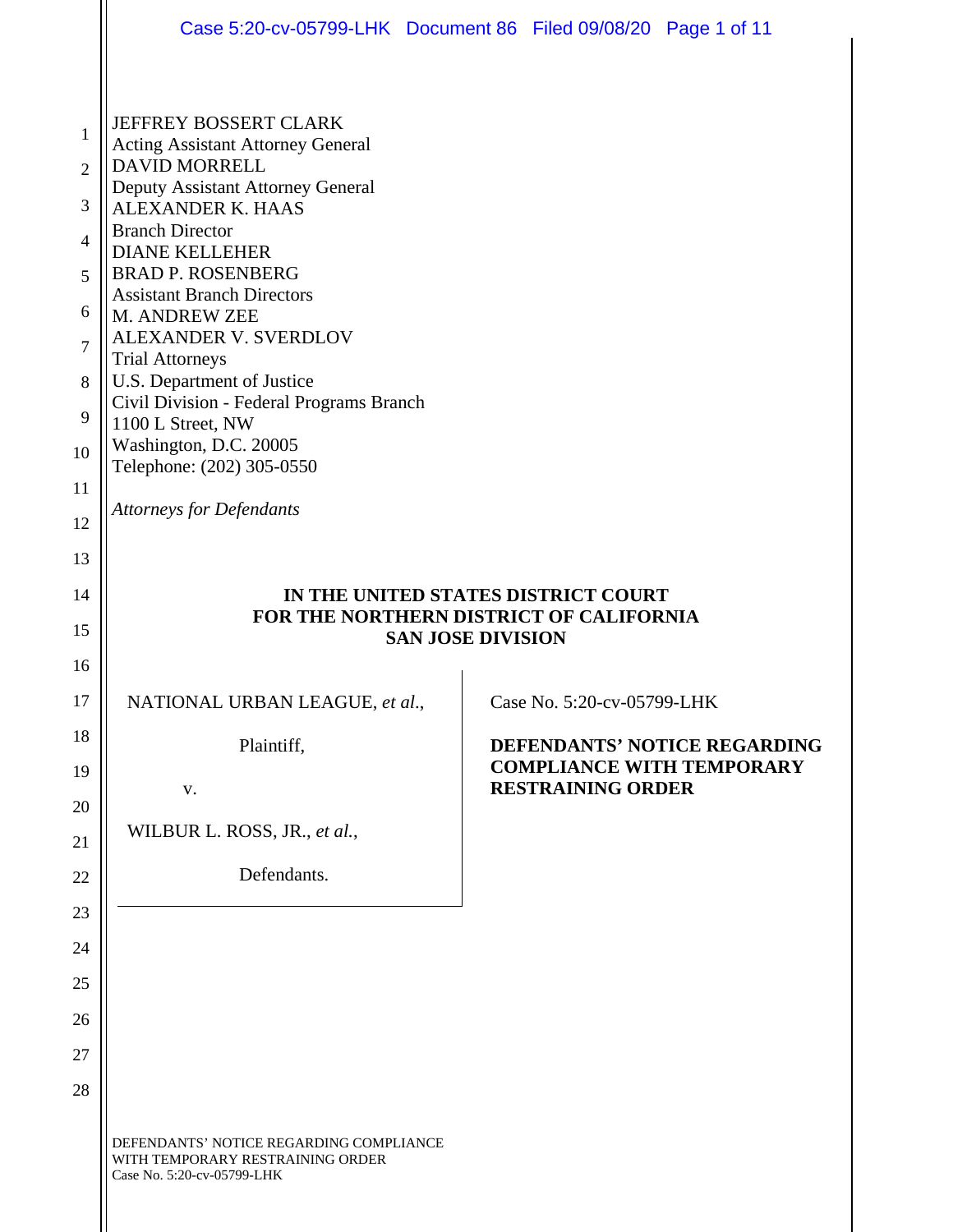Defendants file this notice to inform the Court of their compliance efforts in response to the Court's September 5, 2020 Temporary Restraining Order ("TRO"). Immediately upon receiving the TRO around 10 p.m. Eastern time on September 5, Defendants began taking steps to determine what concrete efforts would be required for Defendants to come into compliance with the TRO. Within two hours, Defendants transmitted a message to all Regional Directors, Deputy Regional Directors, Assistant Regional Census Managers, Area Managers, and Area Census Office Managers attaching a copy of the Order and stating that "Census Bureau and the Commerce Department are obligated to comply with the Court's Order and are taking immediate steps to do so." *See* Attach. A. The Census Bureau simultaneously posted a copy of the message on its public website, under the heading "Guidance for Census Bureau Field Employees." *See* Census Bureau, *Important Information Related to Census Bureau's Compliance with Today's Federal Court Order*, https://www.census.gov/newsroom/press-releases/2020/federal-court-order.html. The notice indicated that detailed guidance about compliance would be distributed shortly, and that enumeration would continue. *Id.*

The night of Sunday, September 6, Defendants transmitted a detailed list of instructions to Regional Directors regarding what steps the field offices must take and what they must refrain from doing to comply with the TRO. *See* Attach. B, C. These instructions reflect Defendant's alterations of census operations in order to comply with the requirement to stop "implementing the August 3, 2020 Replan or allowing to be implemented any actions as a result of the shortened timelines in the August 3, 2020 Replan," as the Court's TRO directs. *See* Attach. C.Mr. Fontenot's Assistant Director for Field Operation convened a call with those directors in the morning of September 7, 2020, to explain those steps and their implementation, as well as to answer any questions. *See* Attach. B.

Defendants understand that, by its terms, the TRO is effective until the Court holds the scheduled preliminary injunction hearing on September 17, 2020. Defendants will fully comply with the TRO in the meantime. If the Court intends to extend the TRO or otherwise believes that the effect of the TRO lasts beyond September 17, Defendants respectfully request that the Court convert the TRO to a preliminary injunction now in order to afford adequate time for any appellate

1

2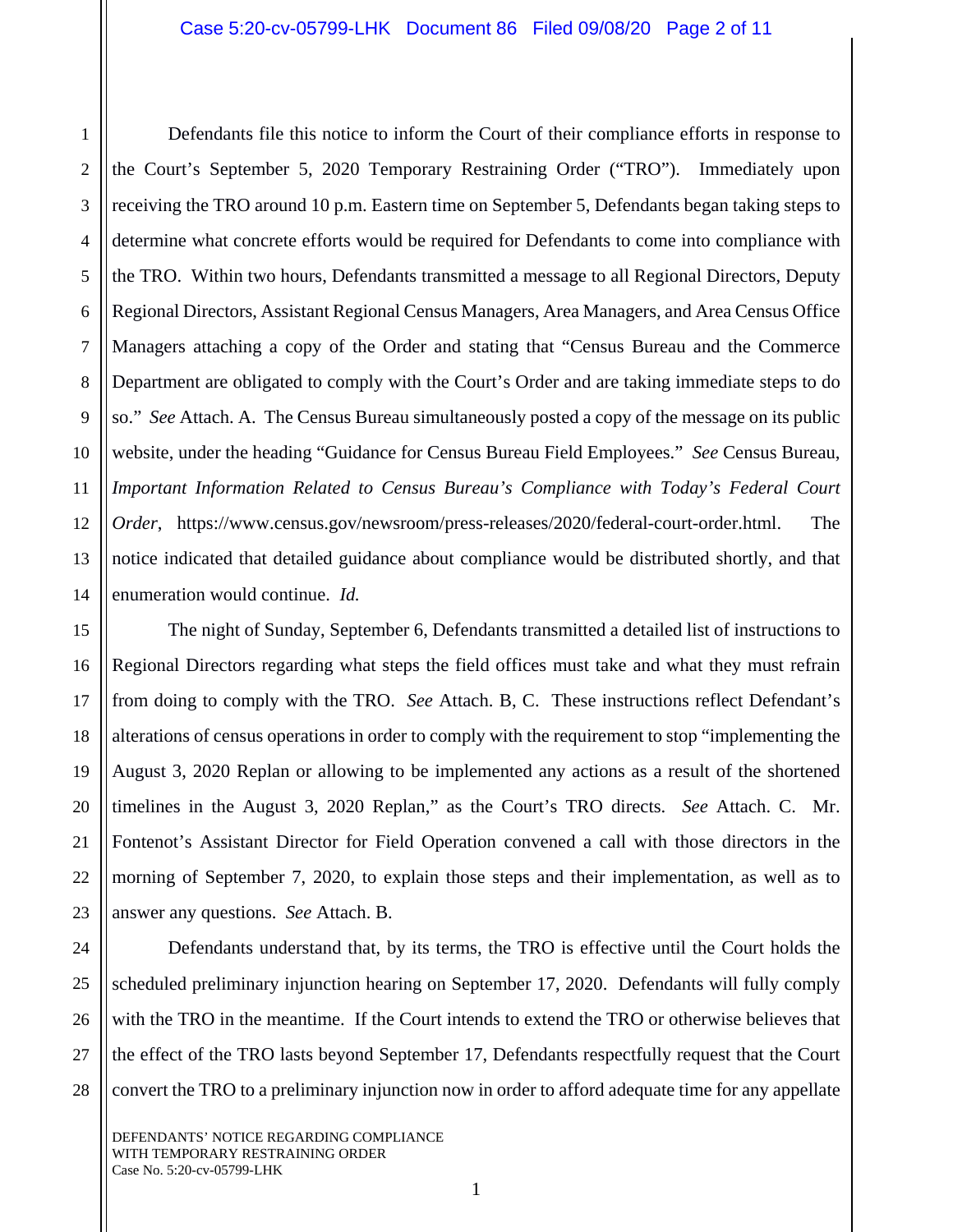1 2 3 4 review. As Mr. Fontenot stated in his declaration filed on September 4, 2020, "if the Court were to extend the data collection period past September 30, 2020, the Census Bureau would be unable to meet its statutory deadlines to produce apportionment counts prior to December 31, 2020 and redistricting data prior to April 1, 2021." Fontenot Decl. ¶ 100, ECF 81-1.

| 6        | DATED: September 8, 2020                                                    | Respectfully submitted,                                           |
|----------|-----------------------------------------------------------------------------|-------------------------------------------------------------------|
| 7        |                                                                             |                                                                   |
| 8        |                                                                             | JEFFREY BOSSERT CLARK<br><b>Acting Assistant Attorney General</b> |
| 9        |                                                                             | <b>DAVID MORRELL</b>                                              |
| 10       |                                                                             | Deputy Assistant Attorney General                                 |
| 11<br>12 |                                                                             | <b>ALEXANDER K. HAAS</b><br><b>Branch Director</b>                |
| 13       |                                                                             | <b>DIANE KELLEHER</b>                                             |
| 14       |                                                                             | <b>BRAD P. ROSENBERG</b>                                          |
| 15       |                                                                             | <b>Assistant Branch Directors</b>                                 |
| 16       |                                                                             | /s/Alexander V. Sverdlov                                          |
|          |                                                                             | <b>ALEXANDER V. SVERDLOV</b><br>(New York Bar No. 4918793)        |
| 17       |                                                                             | M. ANDREW ZEE (SBN 272510)                                        |
| 18       |                                                                             | <b>Trial Attorneys</b><br>U.S. Department of Justice              |
| 19       |                                                                             | Civil Division - Federal Programs Branch                          |
| 20       |                                                                             | 1100 L Street, NW<br>Washington, D.C. 20005                       |
| 21       |                                                                             | Telephone: (202) 305-0550                                         |
| 22       |                                                                             | <b>Attorneys for Defendants</b>                                   |
| 23       |                                                                             |                                                                   |
| 24       |                                                                             |                                                                   |
| 25       |                                                                             |                                                                   |
| 26       |                                                                             |                                                                   |
| 27       |                                                                             |                                                                   |
| 28       |                                                                             |                                                                   |
|          |                                                                             |                                                                   |
|          | DEFENDANTS' NOTICE REGARDING COMPLIANCE<br>WITH TEMPORARY RESTRAINING ORDER |                                                                   |

Case No. 5:20-cv-05799-LHK

5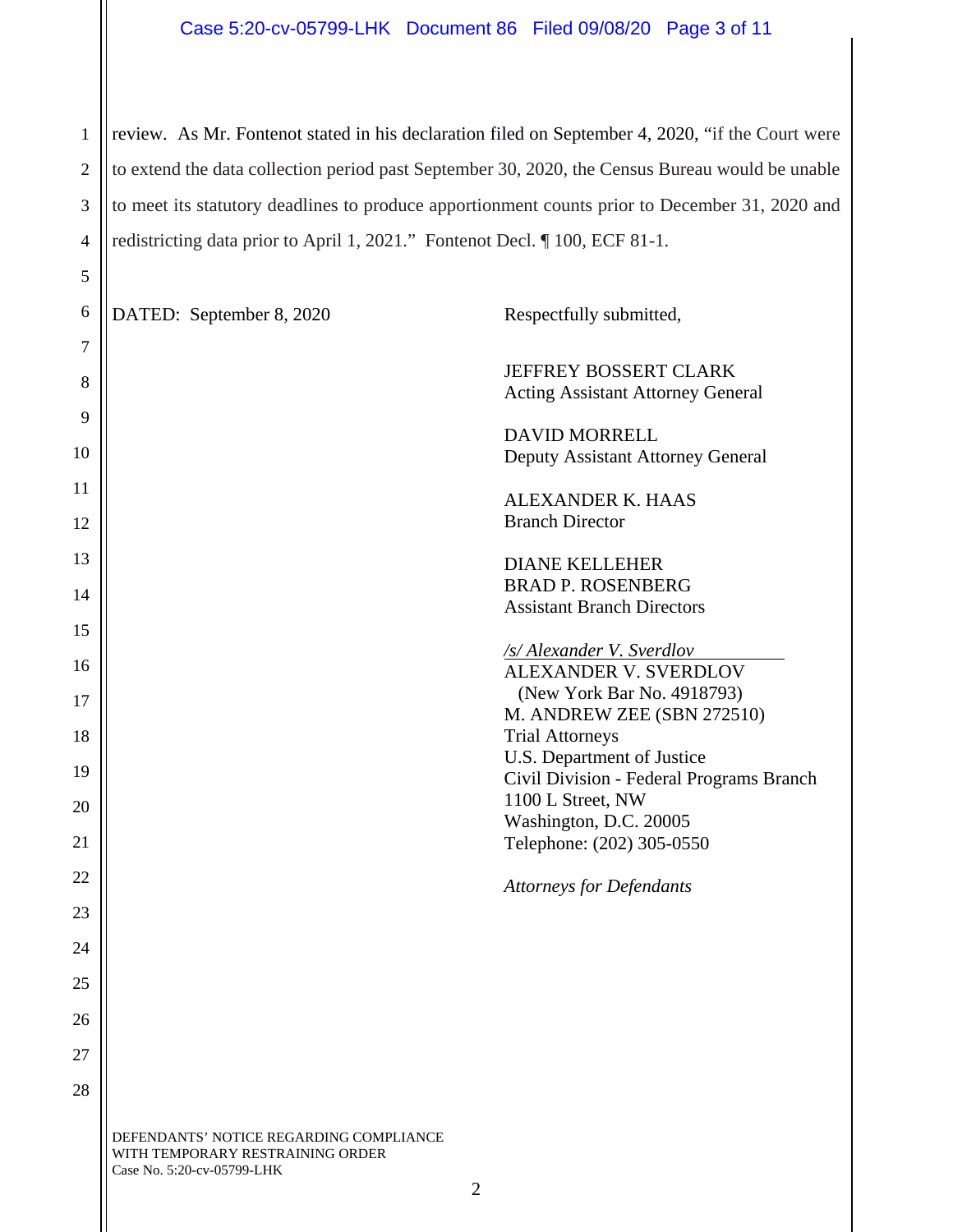| Case 5:20-cv-05799-LHK Document 86 Filed 09/08/20 Page 4 of 11 |  |  |  |
|----------------------------------------------------------------|--|--|--|
|----------------------------------------------------------------|--|--|--|

## **CERTIFICATE OF SERVICE**

I hereby certify that on the 8th day of September, 2020, I electronically transmitted the foregoing document to the Clerk of Court using the ECF System for filing.

> */s/ Alexander V. Sverdlov*  ALEXANDER V. SVERDLOV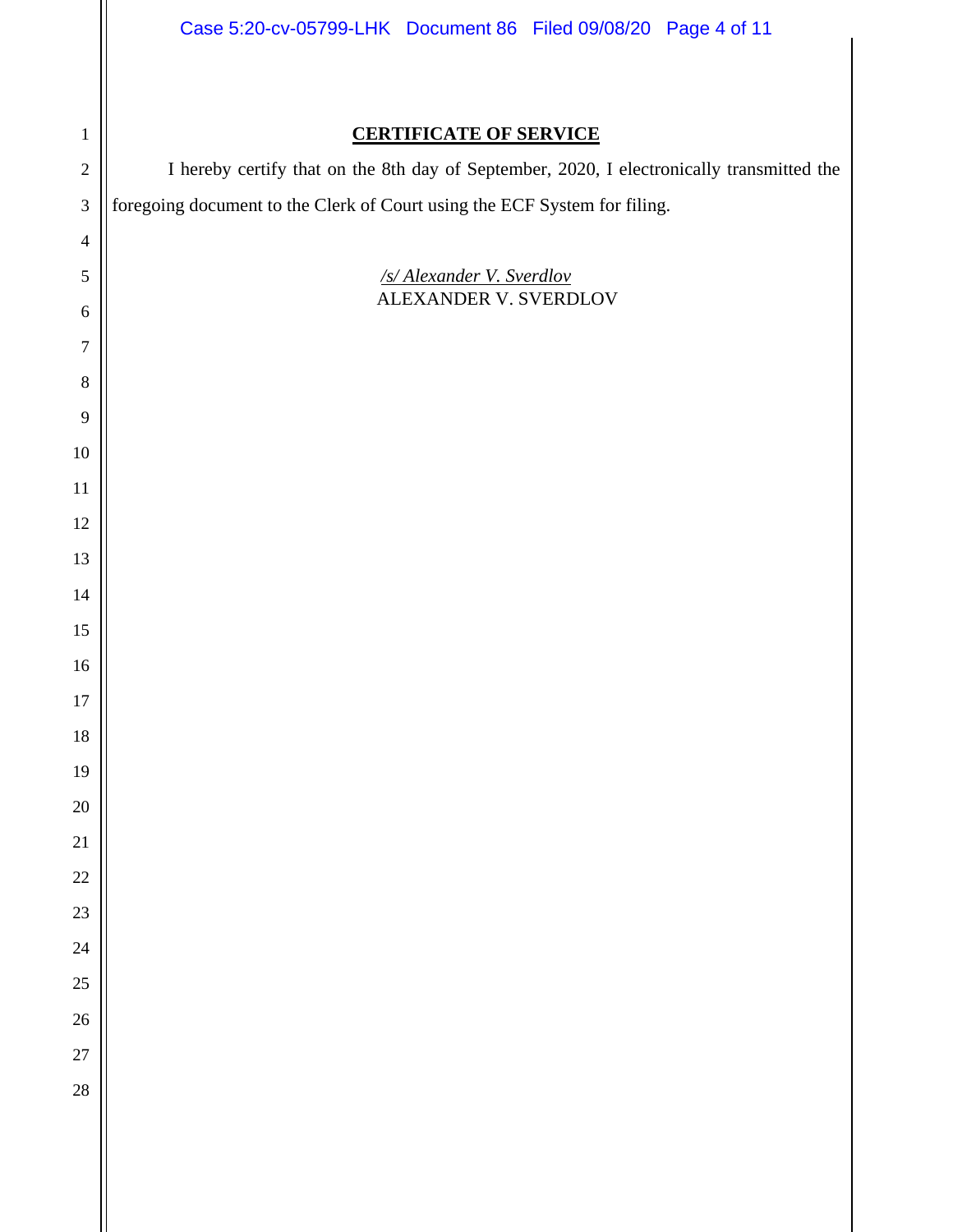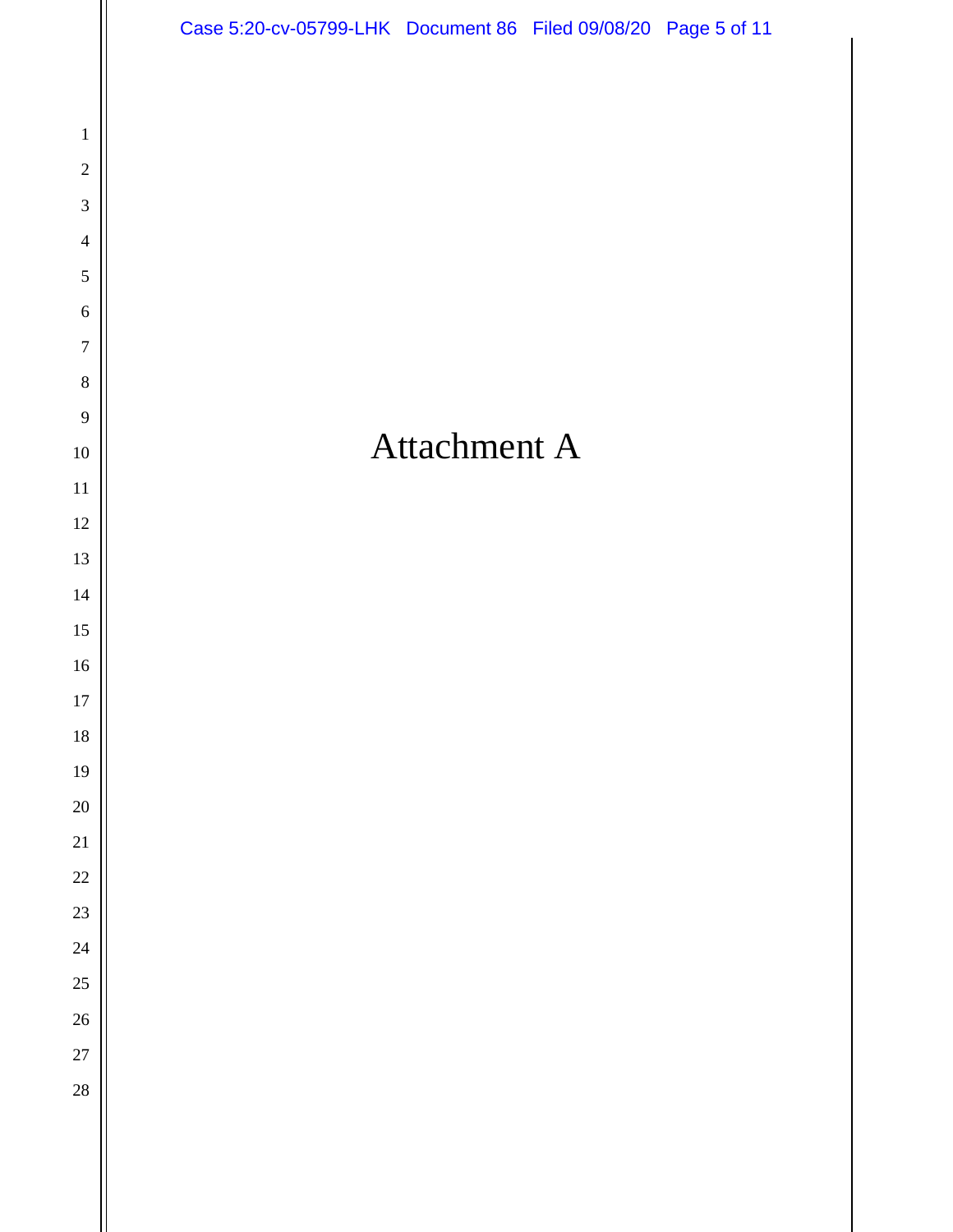# Fw: Important Information related to Census Bureau's Compliance with today's **Federal Court Order**

| James T Christy (CENSUS/LA FED) <br>Sat 9/5/2020 11:59 PM                                                                                                                                                                          | @census.gov>                 |
|------------------------------------------------------------------------------------------------------------------------------------------------------------------------------------------------------------------------------------|------------------------------|
| To:                                                                                                                                                                                                                                | @census.gov>                 |
| JJ 1 attachments (205 KB)<br>TRO ORDER 9-5-20.pdf;                                                                                                                                                                                 |                              |
| FYI                                                                                                                                                                                                                                |                              |
| James Christy<br><b>U.S. Census Bureau</b><br>LA<br>HQ<br>Cell<br>census.gov Connect with us on Social Media<br>Shape Your Future   Start Here 2020census.gov                                                                      |                              |
| From: James T Christy (CENSUS/LA FED<br>Sent: Saturday, September 5, 2020 11:57 PM<br>To: James T Christy (CENSUS/LA FED)<br>Subject: Important Information related to Census Bureau's Compliance with today's Federal Court Order | @census.gov><br>@census.gov> |

### **Guidance for Census Bureau Field Employees**

A federal district court for the Northern District of California issued a temporary restraining order at 9:29 PM EDT on 9/5/2020 in the case of National Urban League v. Ross, No. 20-05799. The Order provides that the Census Bureau and the Commerce Department "are enjoined from implementing the August 3, 2020 Replan or allowing to be implemented any actions as a result of the shortened timelines in the August 3, 2020 Replan, including but not limited to winding down or altering any Census field operations, until the Court conducts its September 17, 2020 hearing on Plaintiffs' PI motion."

The Census Bureau and the Commerce Department are obligated to comply with the Court's Order and are taking immediate steps to do so.

The Bureau and the Department are also in the process of preparing additional guidance and will distribute that guidance shortly.

Enumeration will continue.

The Order is attached for reference.

Direct any questions to your regional management.

**James Christy** 

**U.S. Census Bureau** 

**LA** HQ

census.gov Connect with us on Social Media Shape Your Future | Start Here 2020census.gov

DISTRIBUTION: All RDs, DRDs, ARCMs, Area Managers & ACOMs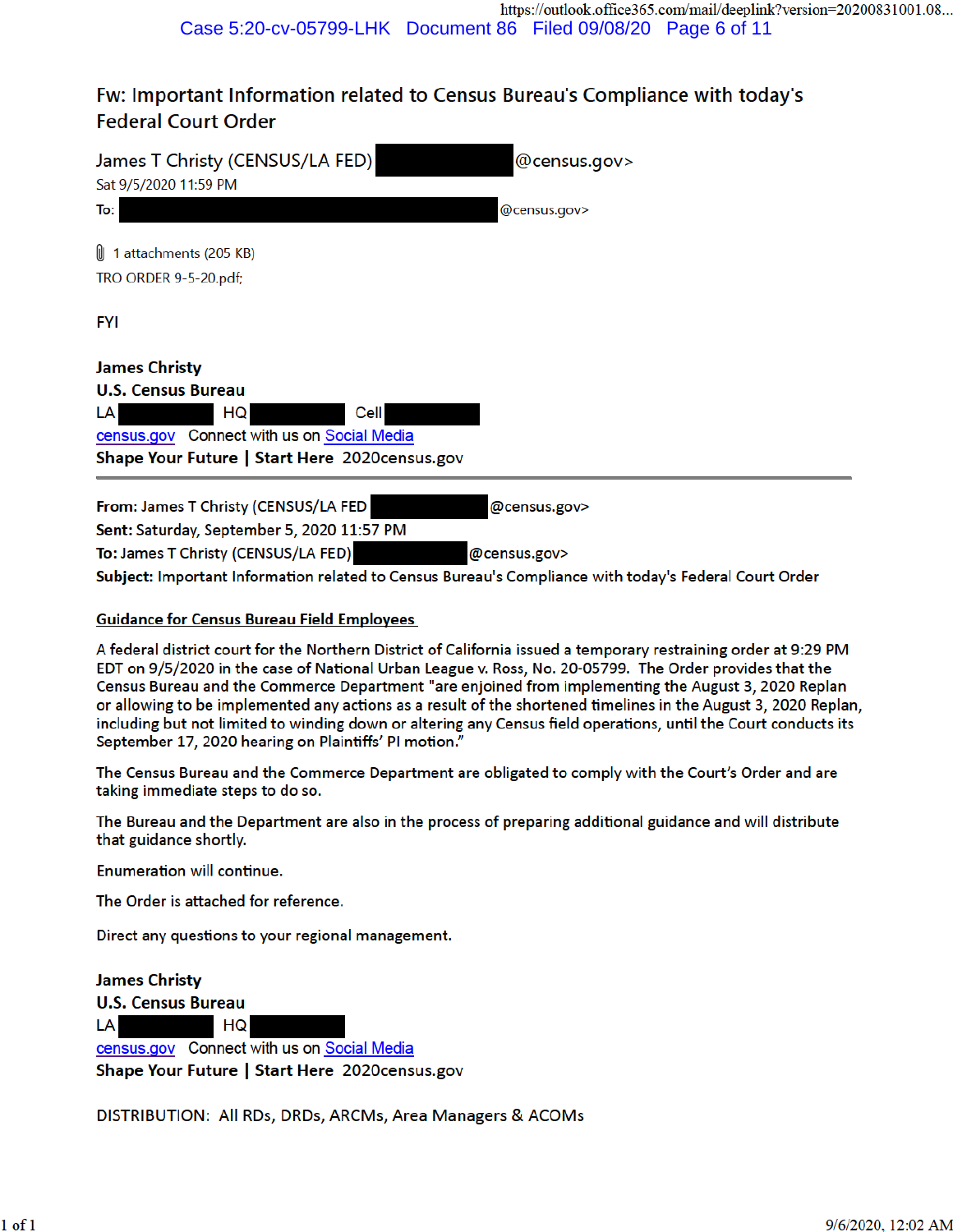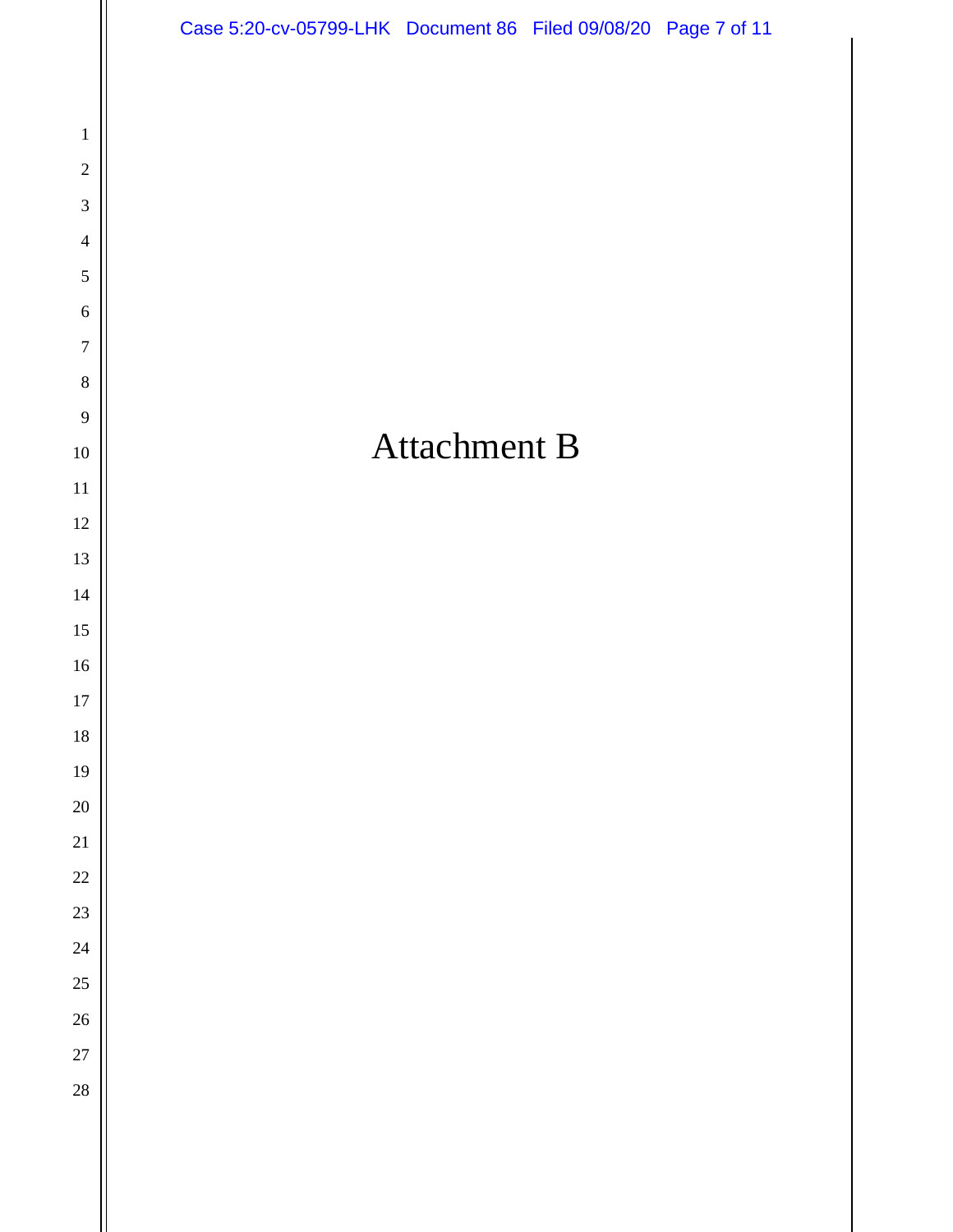## **Fw: Guidance for Field Managers**



### U 2 attachments (130 KB)

Guidance for Field Managers related to Action Required following the 9-5 Court Order.pdf; Guidance for Field Managers related to Action Required following the 9-5 Court Order.docx;

The attached documents the actions the Census Bureau will take or has taken to implement the September 5 Temporary Restraining Order. It includes adjustments you will need to make in your operations. Please note that it continues on to a second page. At this point, please do not share this document with your staff. We will discuss this on a conference call tomorrow. Look for an invite shortly.

### **James Christy**

| <b>U.S. Census Bureau</b> |      |                                                |  |
|---------------------------|------|------------------------------------------------|--|
| LA                        | HQ I | Cell                                           |  |
|                           |      | census, gov Connect with us on Social Media    |  |
|                           |      | Shape Your Future   Start Here 2020 census.gov |  |

| From: Albert E Fontenot (CENSUS/ADDC FED)        | @census.gov> |
|--------------------------------------------------|--------------|
| Sent: Sunday, September 6, 2020 11:52 PM         |              |
| To: James T Christy (CENSUS/LA FED)              | @census.gov> |
| <b>Subject: Fwd: Guidance for Field Managers</b> |              |

Jamey

Let me know when you send to the RDs.

Al

Cell I

Albert E. Fontenot Jr. Associate Director, Decennial Census Programs United States Department of Commerce **Bureau of the Census** Office Office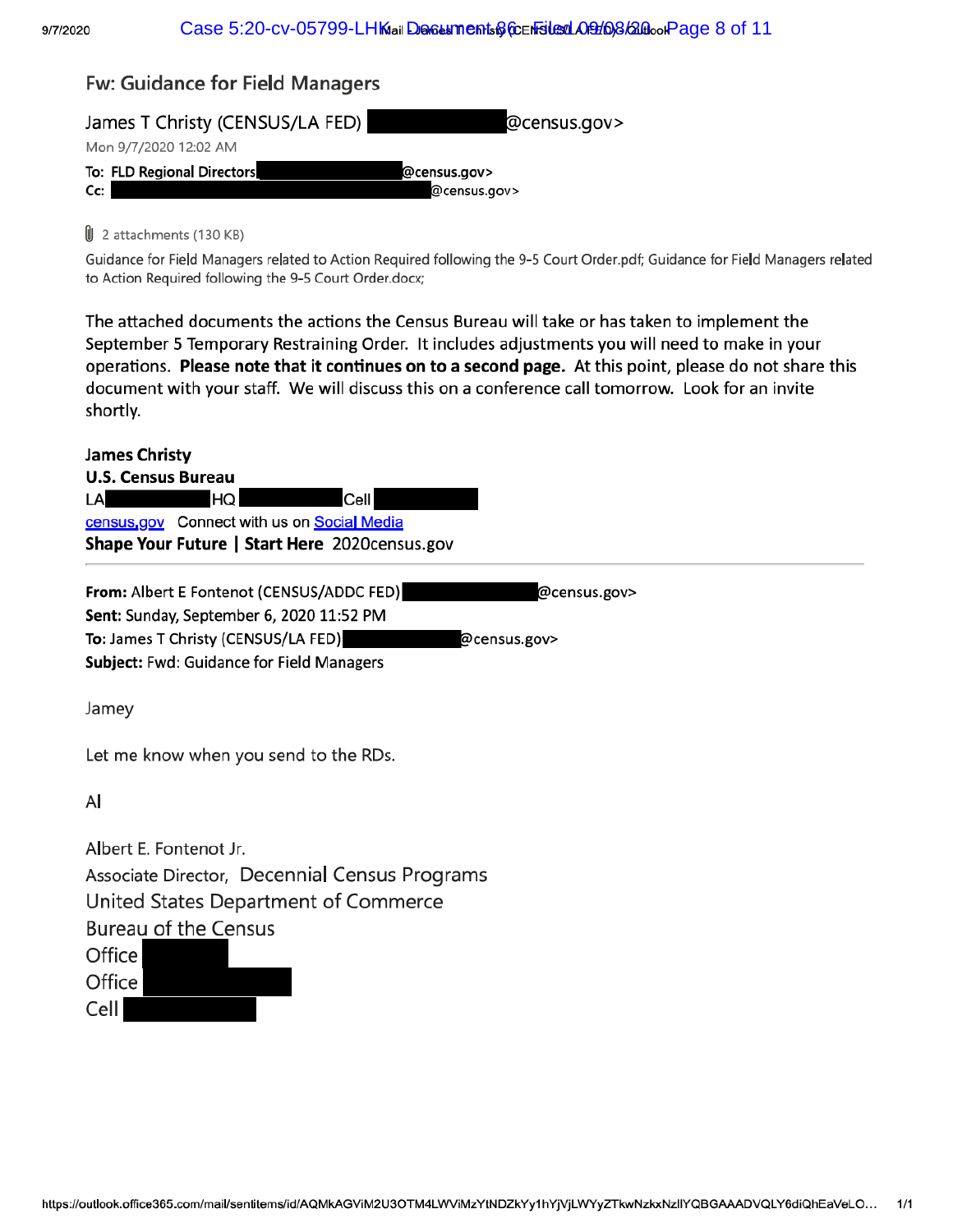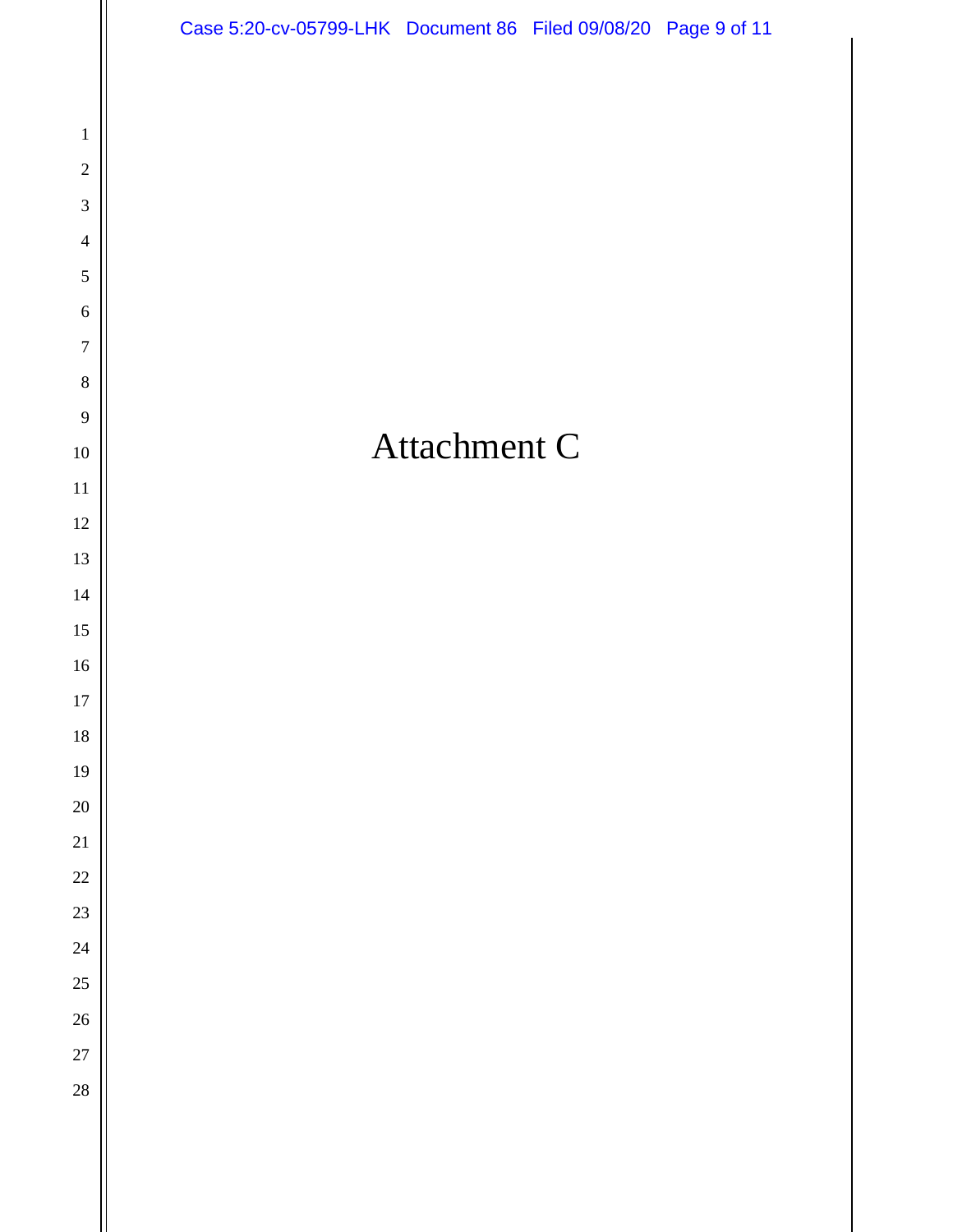### *Guidance for Field Managers related to Action Required following the 9/5 Court Order*

The following are actions the Census Bureau will take or has taken to implement the September 5 Temporary Restraining Order enjoining the Bureau and the Commerce Department from:

"*implementing the August 3, 2020 Replan or allowing to be implemented any actions as a result of the shortened timelines in the August 3, 2020 Replan, including but not limited to winding down or altering any Census field operations, until the Court conducts its September 17, 2020 hearing on Plaintiffs' PI motion*."

Field Managers will take the following actions to come into compliance with the September 5 Order and to preserve continuity of field operations pending further litigation developments:

- Refrain from releasing data collection staff (enumerators and CFSs) in Area Census Offices where operational progress indicates the area is in Phase 2 or the Closeout phase of the NRFU operation. The Optimizer will continue to assign available work to staff who enter work availability. Continue to release staff for reasons related to performance, quality concerns or conduct, as was appropriate before the Replan.
- The fixed date of September 11, 2020, as the date on which all CFS areas become eligible for the Closeout phase has been removed. We will implement Phase 2 only after we have enumerated 85% of housing units in a CFS area and we will implement the Closeout phase only when we reach 90%, which allows us to collect more quality data than the pre-Replan thresholds. Do not implement Phase 2 or the Closeout phase until these benchmarks have been met.
- The workload assigned for follow-up will reflect the following reversions to pre-Replan status:
	- o We are restoring field verification of self-reported vacant housing units.
	- o We will resume making six contact attempts to confirm vacant housing units, instead of the one contact attempt set forth in the Replan.
	- o We will resume making six contact attempts on vacant/delete cases with conflicting information, instead of the one contact attempt set forth in the Replan.
	- o We will resume making six contact attempts on addresses designated for reinterview and SRQA contacts, instead of the one contact attempt set forth in the Replan.
	- o We will reintroduce random sample reinterview cases, as had been used to supplement analytical sample reinterview cases before the Replan.

Continue to take the following actions, consistent with pre-Replan procedures:

- Continue to conduct and schedule replacement training in areas that are showing low completion rates.
- Continue to have staff travel from areas that are at higher levels of completion to areas that are underperforming because of insufficient staffing numbers. This includes within and across regional boundaries.
- Continue to use the outbound telephone enumeration option for areas that are difficult to reach for in-person interviews, and as a supplement to in-person interviewing activities.
- Continue using "pop count only" during the final enumeration attempts (which occur in the last part of the Closeout Phase), as we have done in every prior decennial census.
- Continue to close CFS areas when enumeration of all housing units in that area is complete.